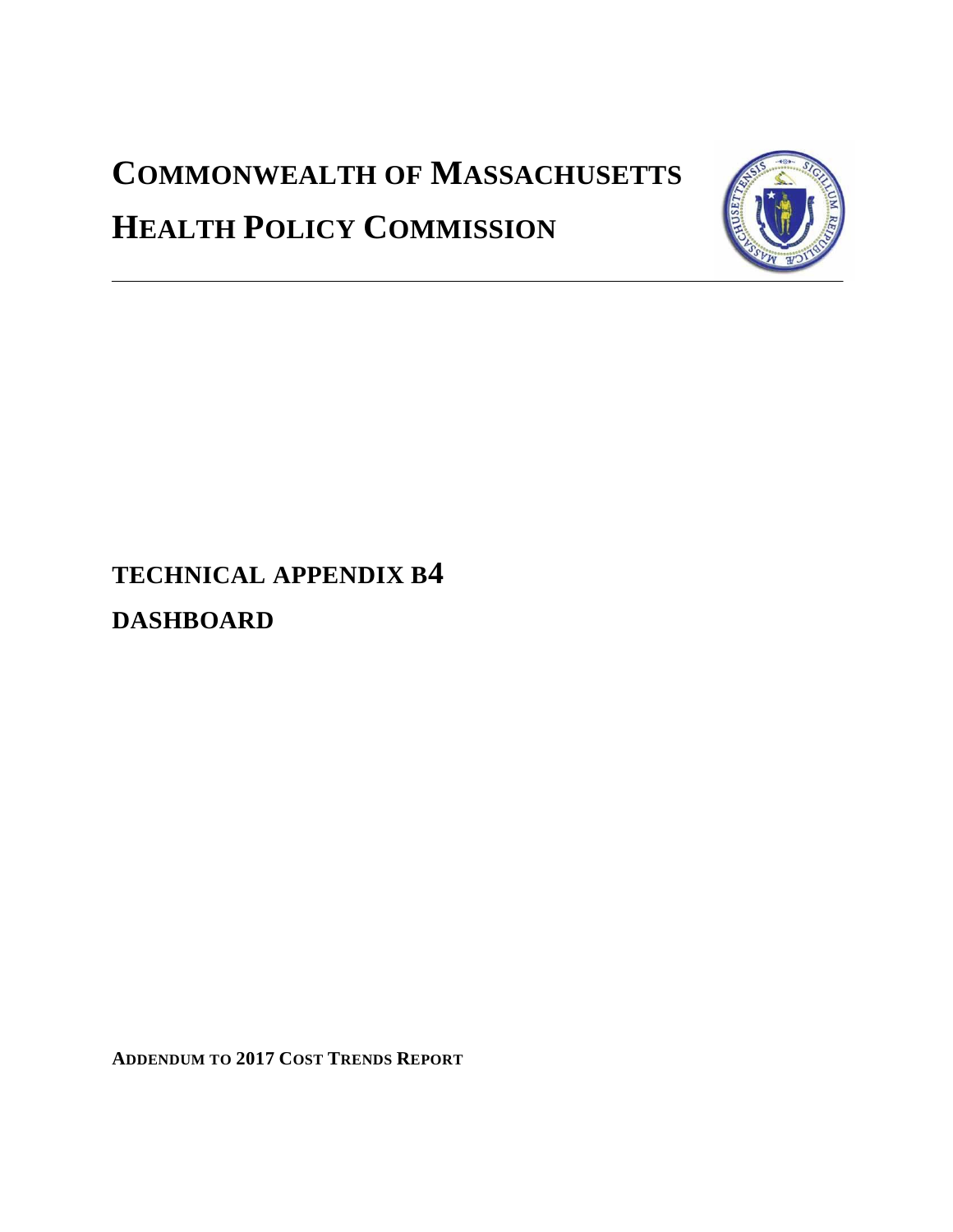# **Table of Contents**

| 1              |      |                                                                                |
|----------------|------|--------------------------------------------------------------------------------|
| $\overline{c}$ |      |                                                                                |
|                | 2.1  |                                                                                |
|                | 2.2  | Measure 2: Family premium contribution for lowest wage quartile of employer  1 |
|                | 2.3  | Measure 3: Percentage of Original Medicare beneficiaries covered by APMs  1    |
|                | 2.4  |                                                                                |
|                | 2.5  |                                                                                |
|                | 2.6  |                                                                                |
|                | 2.7  |                                                                                |
|                | 2.8  |                                                                                |
|                | 2.9  |                                                                                |
|                | 2.10 | Measure 10: Employer-based health insurance premiums, single coverage 2        |
|                | 2.11 | Measure 11: Employer-based health insurance premiums, single coverage 2        |
|                | 2.12 | Measure 12: Benchmark premium for second-lowest-cost exchange plan, single     |
|                | 2.13 | Measure 13: Benchmark premium for second-lowest-cost exchange plan, single     |
|                | 2.14 |                                                                                |
|                | 2.15 |                                                                                |
|                | 2.16 |                                                                                |
|                | 2.17 |                                                                                |
|                | 2.18 |                                                                                |
|                | 2.19 |                                                                                |
|                | 2.20 |                                                                                |
|                | 2.21 |                                                                                |
|                | 2.22 |                                                                                |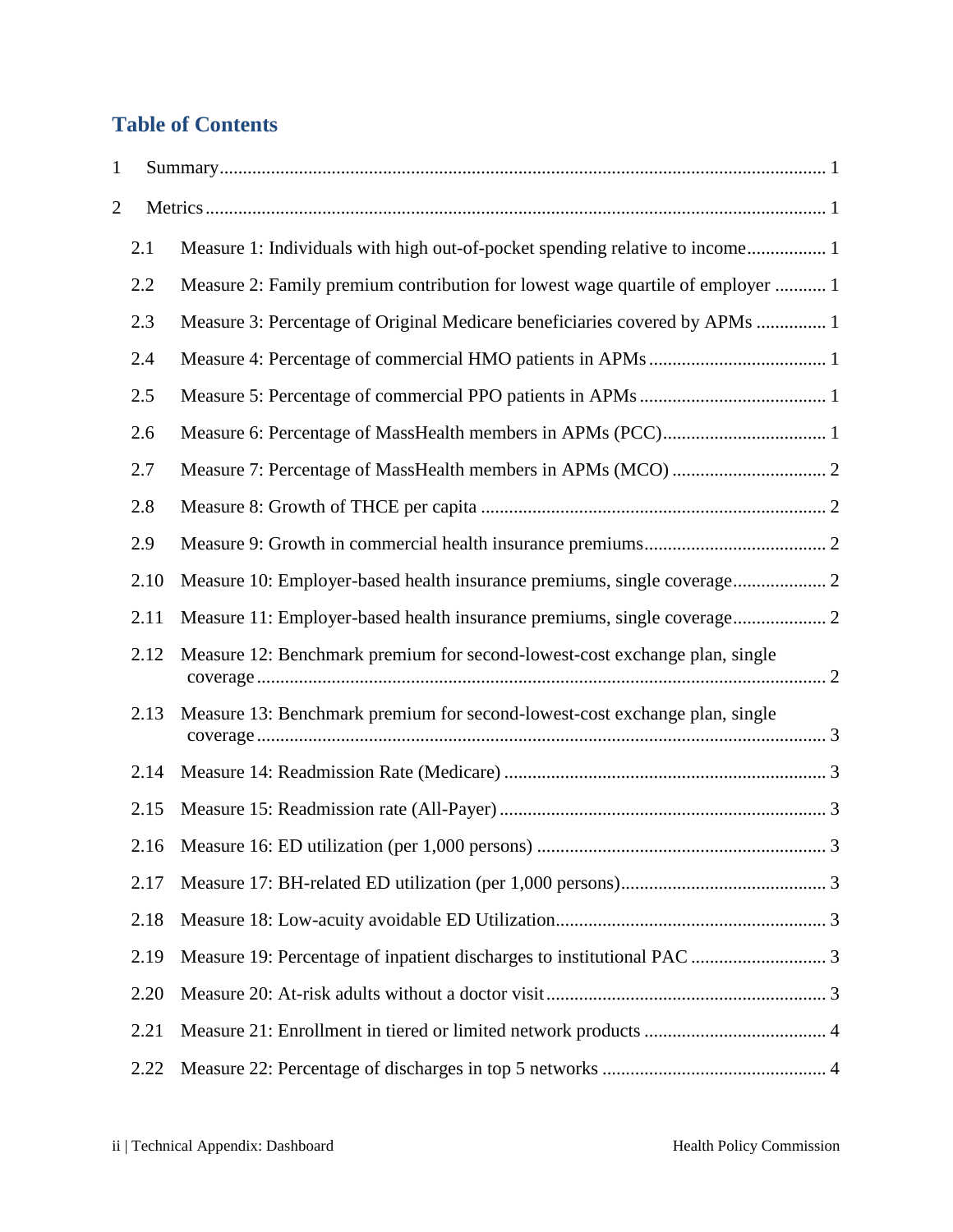| 2.23 Measure 23: Percentage of community appropriate discharges from community |  |
|--------------------------------------------------------------------------------|--|
|                                                                                |  |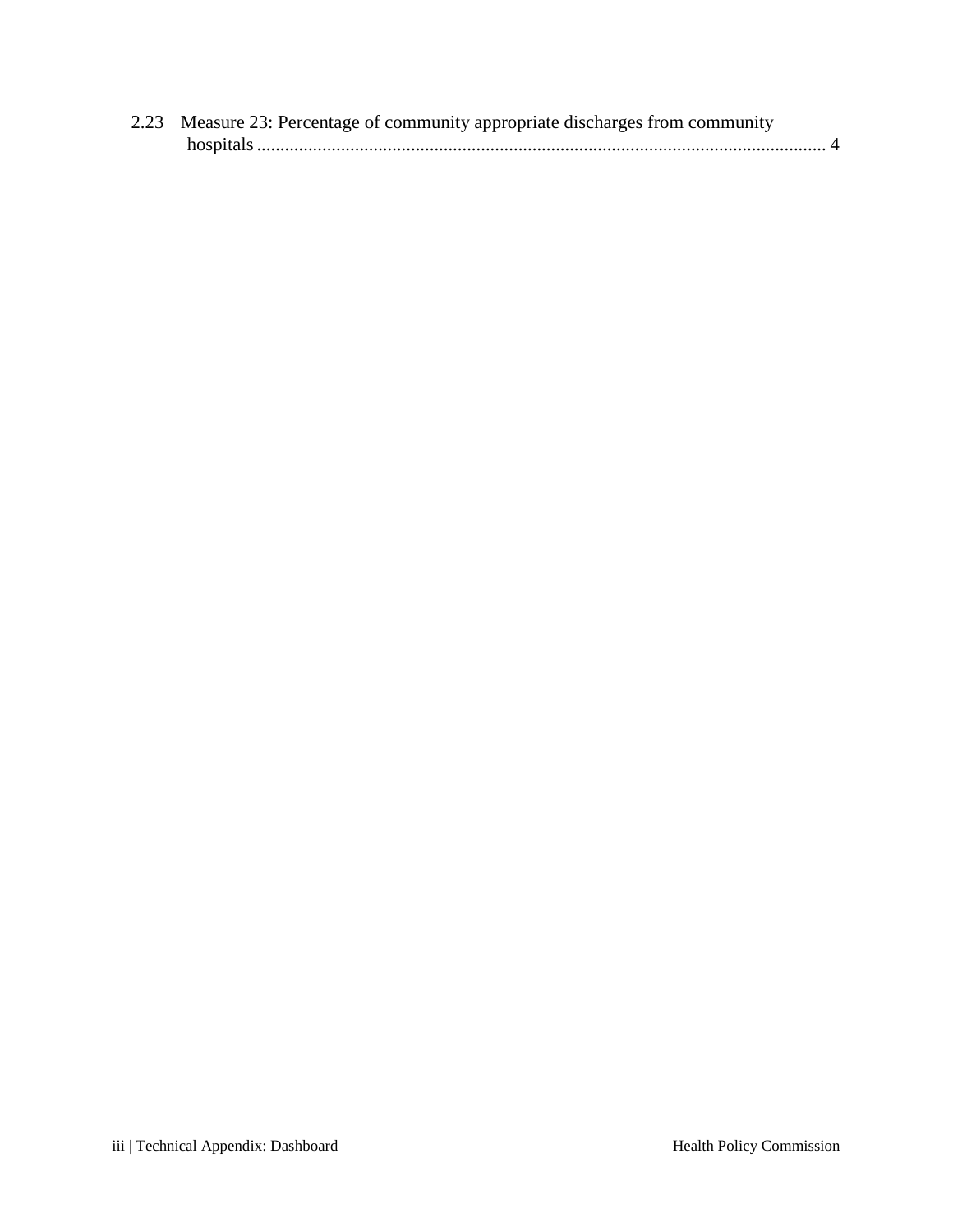## <span id="page-3-0"></span>**1 Summary**

This appendix lays out the data sources and notes used by the Health Policy Commission (HPC) for the dashboard metrics.

### <span id="page-3-1"></span>**2 Metrics**

#### <span id="page-3-2"></span>2.1 **Measure 1: Individuals with high out-of-pocket spending relative to income**

Radley et al. Aiming Higher: Results from the Commonwealth Fund Scorecard on State Health System Performance. Commonwealth Fund. 2017 March. Available from: [http://www.commonwealthfund.org/interactives/2017/mar/state-scorecard/.](http://www.commonwealthfund.org/interactives/2017/mar/state-scorecard/)

#### <span id="page-3-3"></span>2.2 **Measure 2: Family premium contribution for lowest wage quartile of employer**

Agency for Healthcare Research and Quality. 2016 Medical Expenditure Panel Survey, Insurance Component, Table VIII.D.1 and VIII.D.2. Available from: [https://meps.ahrq.gov/survey\\_comp/Insurance.jsp.](https://meps.ahrq.gov/survey_comp/Insurance.jsp)

#### <span id="page-3-4"></span>2.3 **Measure 3: Percentage of Original Medicare beneficiaries covered by APMs**

Center for Medicare and Medicaid Services. Percentage of Original Medicare beneficiaries covered by APM. Available from: data.cms.gov—

[https://data.cms.gov/browse?category=Special+Programs%2FInitiatives+-](https://data.cms.gov/browse?category=Special+Programs%2FInitiatives+-+Medicare+Shared+Savings+Program+%28MSSP%29) [+Medicare+Shared+Savings+Program+%28MSSP%29;](https://data.cms.gov/browse?category=Special+Programs%2FInitiatives+-+Medicare+Shared+Savings+Program+%28MSSP%29) [https://data.cms.gov/Special-Programs-](https://data.cms.gov/Special-Programs-Initiatives-Medicare-Shared-Savin/2016-Number-of-ACO-Assigned-Beneficiaries-by-Count/2b7v-mbms/data)[Initiatives-Medicare-Shared-Savin/2016-Number-of-ACO-Assigned-Beneficiaries-by-](https://data.cms.gov/Special-Programs-Initiatives-Medicare-Shared-Savin/2016-Number-of-ACO-Assigned-Beneficiaries-by-Count/2b7v-mbms/data)[Count/2b7v-mbms/data](https://data.cms.gov/Special-Programs-Initiatives-Medicare-Shared-Savin/2016-Number-of-ACO-Assigned-Beneficiaries-by-Count/2b7v-mbms/data)

#### <span id="page-3-5"></span>2.4 **Measure 4: Percentage of commercial HMO patients in APMs**

Center for Health Information and Analysis. Annual Report on the Performance of the Massachusetts Health Care System: 2017 Annual Report APM Databook. 2017 September. Available from: [http://www.chiamass.gov/annual-report/.](http://www.chiamass.gov/annual-report/)

#### <span id="page-3-6"></span>2.5 **Measure 5: Percentage of commercial PPO patients in APMs**

Center for Health Information and Analysis. Annual Report on the Performance of the Massachusetts Health Care System: 2017 Annual Report APM Databook. 2017 September. Available from: [http://www.chiamass.gov/annual-report/.](http://www.chiamass.gov/annual-report/)

#### <span id="page-3-7"></span>2.6 **Measure 6: Percentage of MassHealth members in APMs (PCC)**

Center for Health Information and Analysis. Annual Report on the Performance of the Massachusetts Health Care System. 2017 September. Available from: [http://www.chiamass.gov/annual-report/.](http://www.chiamass.gov/annual-report/)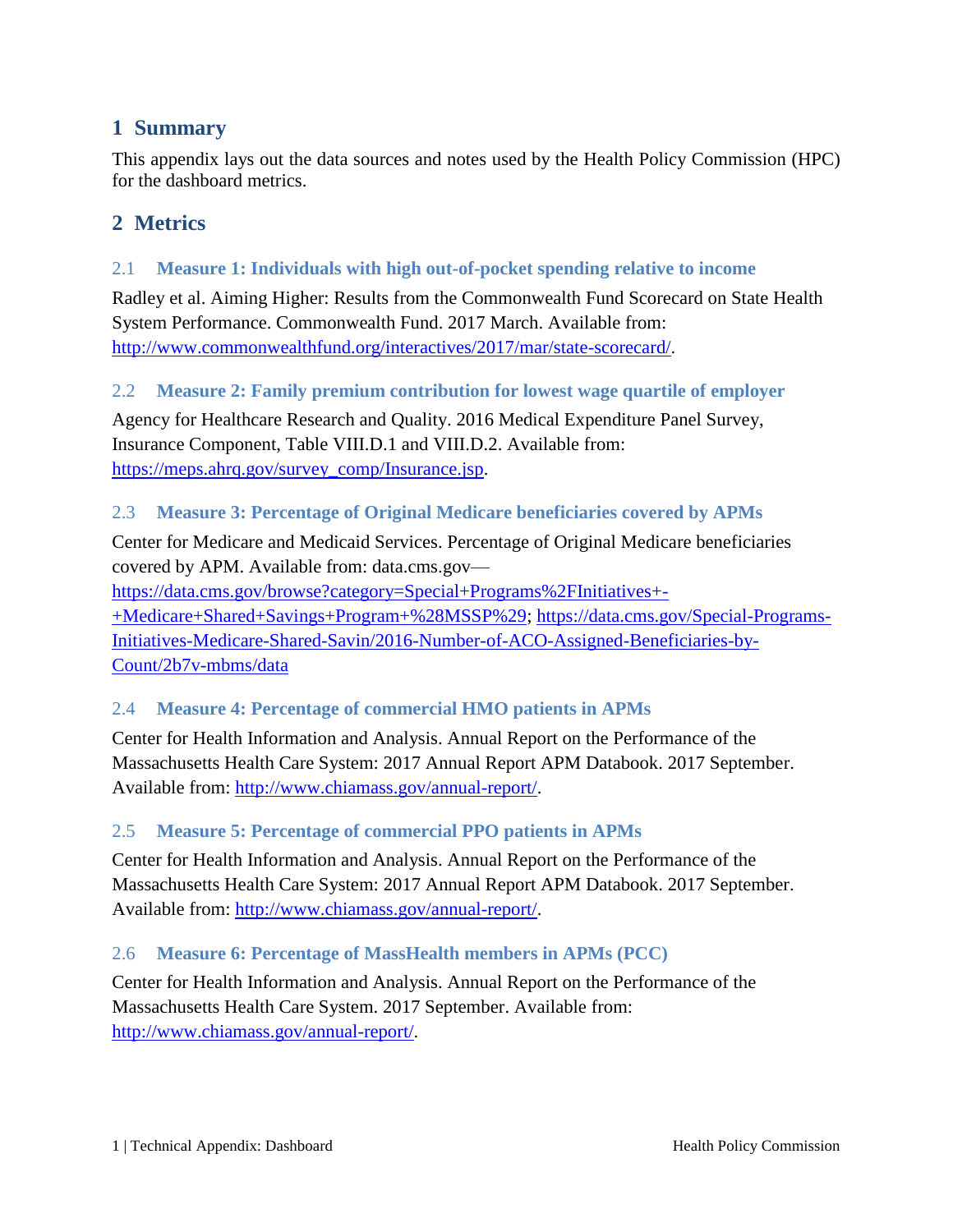#### <span id="page-4-0"></span>2.7 **Measure 7: Percentage of MassHealth members in APMs (MCO)**

Center for Health Information and Analysis. Annual Report on the Performance of the Massachusetts Health Care System. 2017 September. Available from: [http://www.chiamass.gov/annual-report/.](http://www.chiamass.gov/annual-report/)

#### <span id="page-4-1"></span>2.8 **Measure 8: Growth of THCE per capita**

MA - Center for Health Information and Analysis. Annual Report on the Performance of the Massachusetts Health Care System, Total Health Care Expenditures Databook. 2017 September. Available from: [http://www.chiamass.gov/annual-report/;](http://www.chiamass.gov/annual-report/)

US - Centers for Medicare and Medicaid Services National Health Expenditure Data. 2017. Available from: [https://www.cms.gov/research-statistics-data-and-systems/statistics-trends-and](https://www.cms.gov/research-statistics-data-and-systems/statistics-trends-and-reports/nationalhealthexpenddata/)[reports/nationalhealthexpenddata/.](https://www.cms.gov/research-statistics-data-and-systems/statistics-trends-and-reports/nationalhealthexpenddata/)

#### <span id="page-4-2"></span>2.9 **Measure 9: Growth in commercial health insurance premiums**

MA - Center for Health Information and Analysis. Annual Report on the Performance of the Massachusetts Health Care System, Private Commercial Contract Enrollment, Coverage Costs, Cost-Sharing, Payer Use of Funds Technical Appendix. 2017 September. Available from: [http://www.chiamass.gov/annual-report/;](http://www.chiamass.gov/annual-report/)

US - Centers for Medicare and Medicaid Services National Health Expenditure Data. 2017. Available from: https://www.cms.gov/research-statistics-data-and-systems/statistics-trends-andreports/nationalhealthexpenddata/.

#### <span id="page-4-3"></span>2.10 **Measure 10: Employer-based health insurance premiums, single coverage**

Agency for Healthcare Research and Quality. 2016 Medical Expenditure Panel Survey, Insurance Component, Table II.C.1 and II.D.1. Available from: [https://meps.ahrq.gov/survey\\_comp/Insurance.jsp.](https://meps.ahrq.gov/survey_comp/Insurance.jsp)

#### <span id="page-4-4"></span>2.11 **Measure 11: Employer-based health insurance premiums, single coverage**

Agency for Healthcare Research and Quality. 2016 Medical Expenditure Panel Survey, Insurance Component, Table II.C.1 and II.D.1. Available from: [https://meps.ahrq.gov/survey\\_comp/Insurance.jsp.](https://meps.ahrq.gov/survey_comp/Insurance.jsp)

#### <span id="page-4-5"></span>2.12 **Measure 12: Benchmark premium for second-lowest-cost exchange plan, single coverage**

Kaiser Family Foundation. State Health Facts, Health Reform, Health Insurance Marketplaces, Marketplace Average Benchmark Premiums. Available from: [https://www.kff.org/health](https://www.kff.org/health-reform/state-indicator/marketplace-average-benchmark-premiums/)[reform/state-indicator/marketplace-average-benchmark-premiums/.](https://www.kff.org/health-reform/state-indicator/marketplace-average-benchmark-premiums/)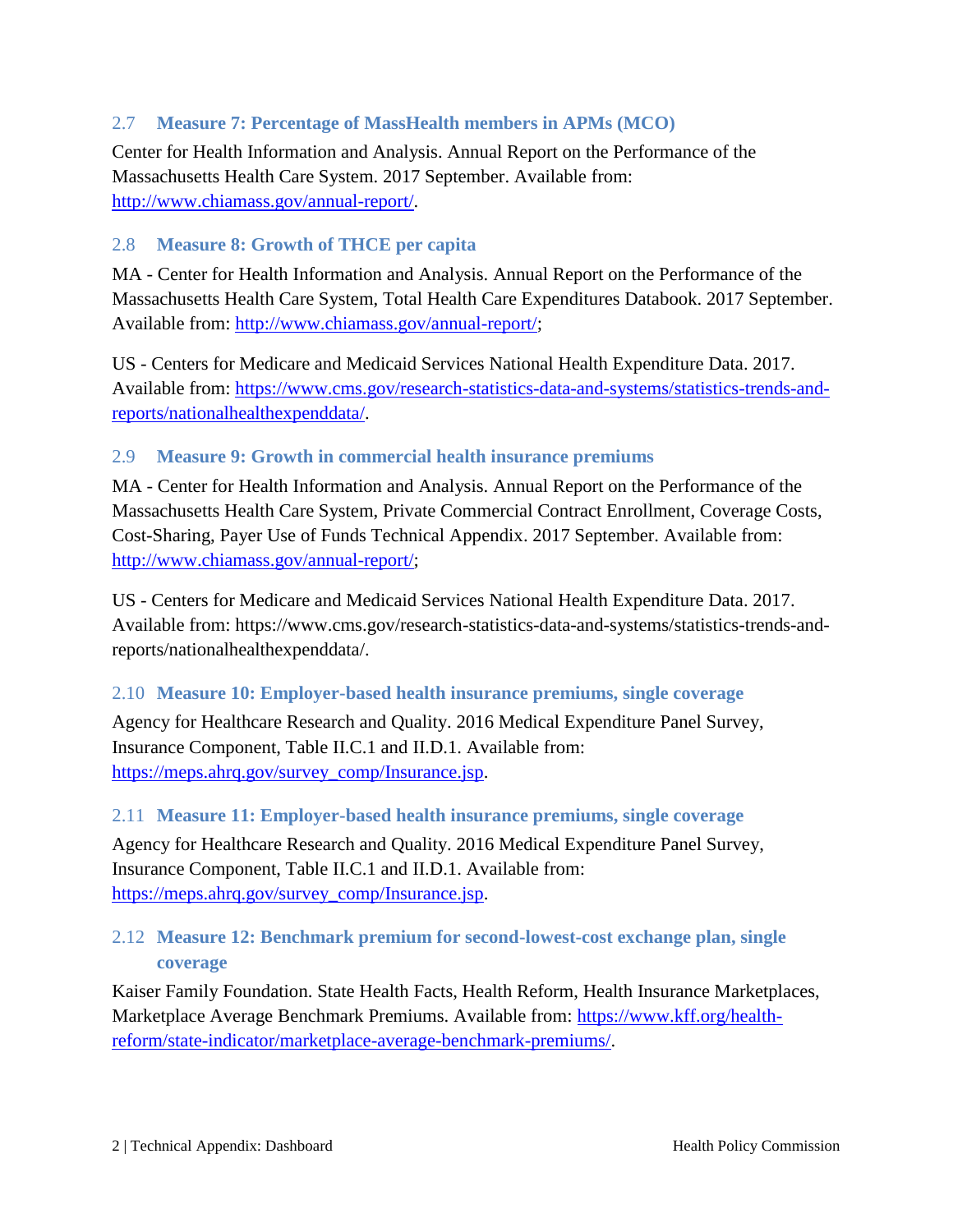#### <span id="page-5-0"></span>2.13 **Measure 13: Benchmark premium for second-lowest-cost exchange plan, single coverage**

Kaiser Family Foundation. State Health Facts, Health Reform, Health Insurance Marketplaces, Marketplace Average Benchmark Premiums. Available from: [https://www.kff.org/health](https://www.kff.org/health-reform/state-indicator/marketplace-average-benchmark-premiums/)[reform/state-indicator/marketplace-average-benchmark-premiums/.](https://www.kff.org/health-reform/state-indicator/marketplace-average-benchmark-premiums/)

#### <span id="page-5-1"></span>2.14 **Measure 14: Readmission Rate (Medicare)**

Centers for Medicare and Medicaid Services. Geographic Variation Public Use File: State Table— Beneficiaries 65 And Older. 2017 Apr 11. Available from: [https://www.cms.gov/Research-Statistics-Data-and-Systems/Statistics-Trends-and-](https://www.cms.gov/Research-Statistics-Data-and-Systems/Statistics-Trends-and-Reports/Medicare-Geographic-Variation/GV_PUF.html)[Reports/Medicare-Geographic-Variation/GV\\_PUF.html.](https://www.cms.gov/Research-Statistics-Data-and-Systems/Statistics-Trends-and-Reports/Medicare-Geographic-Variation/GV_PUF.html)

#### <span id="page-5-2"></span>2.15 **Measure 15: Readmission rate (All-Payer)**

Center for Health Information and Analysis. Hospital-Wide Adult All-Payer Readmissions In Massachusetts: SFY 2011-2015, Table I-1. 2016 Dec. Available from: [http://www.chiamass.gov/hospital-wide-adult-all-payer-readmissions-in-massachusetts-sfy-](http://www.chiamass.gov/hospital-wide-adult-all-payer-readmissions-in-massachusetts-sfy-2011-2015/)[2011-2015/.](http://www.chiamass.gov/hospital-wide-adult-all-payer-readmissions-in-massachusetts-sfy-2011-2015/)

#### <span id="page-5-3"></span>2.16 **Measure 16: ED utilization (per 1,000 persons)**

Center for Health Information and Analysis. Emergency Department Database, 2017. Available from: [http://www.chiamass.gov/case-mix-data.](http://www.chiamass.gov/case-mix-data)

#### <span id="page-5-4"></span>2.17 **Measure 17: BH-related ED utilization (per 1,000 persons)**

Center for Health Information and Analysis. Emergency Department Database, 2017. Available from: [http://www.chiamass.gov/case-mix-data.](http://www.chiamass.gov/case-mix-data)

#### <span id="page-5-5"></span>2.18 **Measure 18: Low-acuity avoidable ED Utilization**

Center for Health Information and Analysis. Emergency Department Database, 2017. Available from: http://www.chiamass.gov/case-mix-data.

#### <span id="page-5-6"></span>2.19 **Measure 19: Percentage of inpatient discharges to institutional PAC**

Center for Health Information and Analysis. Hospital Inpatient Discharge Database, 2017. Available from: http://www.chiamass.gov/case-mix-data; Agency for Healthcare Research and Quality. Health Healthcare Cost and Utilization Project (HCUP), Nationwide Inpatient Sample Survey. 2016 Nov. Available from: [https://www.hcup-us.ahrq.gov/.](https://www.hcup-us.ahrq.gov/)

#### <span id="page-5-7"></span>2.20 **Measure 20: At-risk adults without a doctor visit**

Radley et al. Aiming Higher: Results from the Commonwealth Fund Scorecard on State Health System Performance. Commonwealth Fund. 2017 March. Available from: [http://www.commonwealthfund.org/interactives/2017/mar/state-scorecard/.](http://www.commonwealthfund.org/interactives/2017/mar/state-scorecard/)